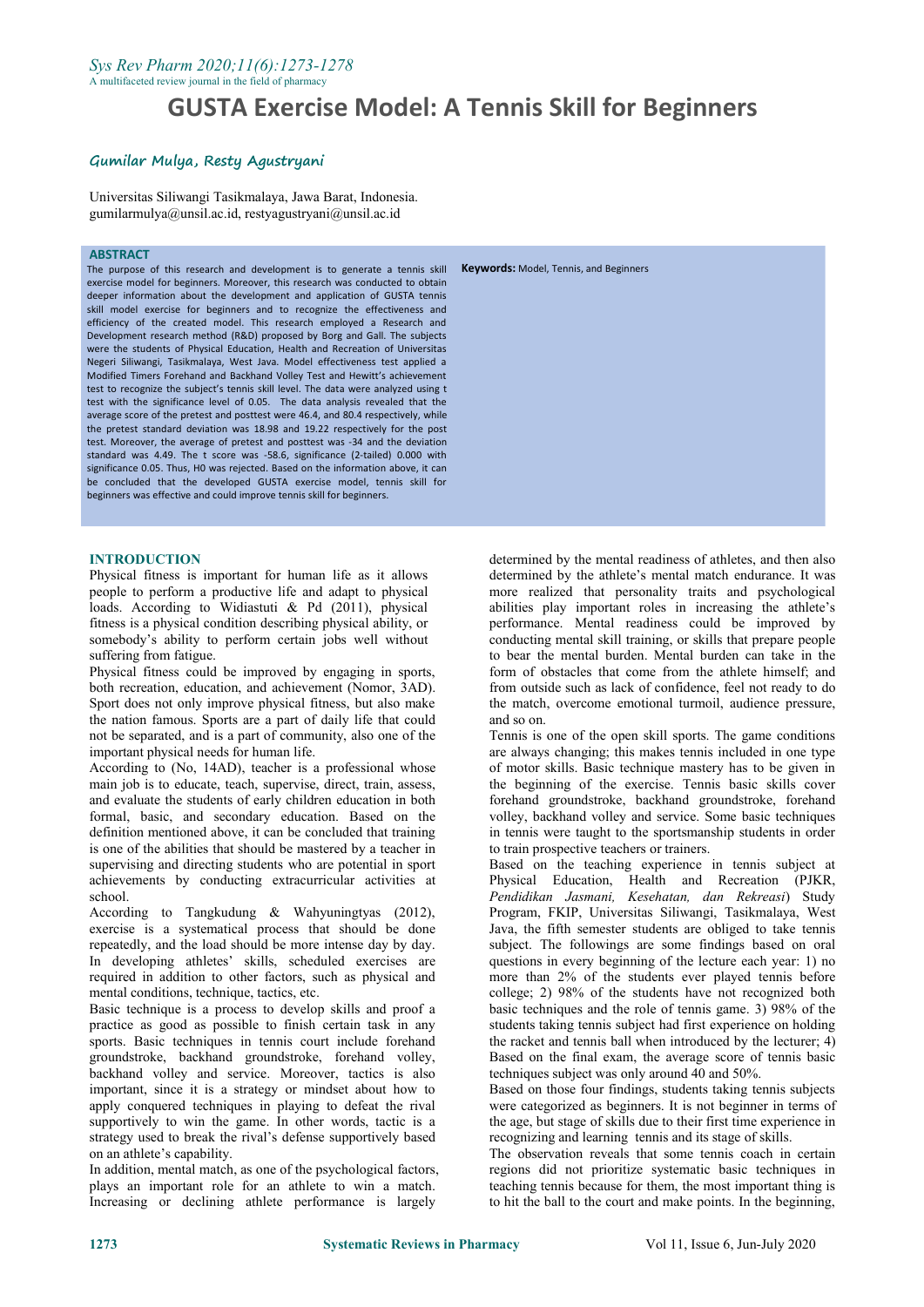the trained beginner players could master backhand but many of the trainers did not notice the way players held the racket, feet position when hitting the ball, body position, swinging the racket back, applying the ball with the racket until the final stroke. All of those sets should be conquered by the beginners, so that it could be developed based on the function of body anatomy.

It has been observed that the given exercise models were not varied hence causing lack of understanding in: (1) developing basic technique of tennis; (2) understanding the movement and basic technique of tennis; (3) feeling comfort and security in doing tennis exercise; and (4) resulting optimum tennis exercise

Need analysis has been conducted by doing field observation during the exercise on the tennis court. The wrong basic movement would make the next movement difficult to develop. For example, in the 1990s, the tennis coaches provided a basic stroke technique using a flat type. If the movements were divided, then it began in a ready position. Turning the waist towards the forehand followed by the shoulder on the first count. On the second count, the hands holding the racket swinging backwards with the racket head stay perpendicular and elbows bent. Finally, on the third count, shift the opposite leg with the hand holding the racket forward and the count of four rackets were swung forward with the ball being aligned with the foot in front. The final movement was standing up straight, the hand holding racket stay perpendicular, and the racket head was front of the head.

In today's development, the coaches directly teach western grips, which is suitable for top spin hit. It means that the coach teach one type of ground stroke, namely spin or top spin. The weakness of this technique is that the player would find it hard when receiving low bounce under the knees. It is different to an athlete who learns tennis for the first time with a simple basic movement set with flat hit, either forehand or backhand ground stroke. By conquering those basic movements, it is easy for the athlete to develop into spin or top spin hit. Based on those two examples, in fact, the ball's height and rotation coming from the rival always changes, so that the ball return should adjust; it does not always employ spin or flat hit, but depends on the coming ball's height and spin. A good athlete or player has to conquer various hits, not only one of them.

Need analysis in this research was aimed at developing basic techniques exercise models for beginners, namely the students of PJKR FKIP *Universitas Negeri Siliwangi Tasikmalaya*, who took tennis subject. In the end, these models were expected to enrich knowledge about sports achievement, especially tennis exercise in colleges. Helping the process of delivering materials to students and helping the process of mastering tennis skills for students effectively and efficiently allow the students to not only become an educator but also a trainer after graduating. According to Bompa, an exercise model is a continual and fluctuating long term process because it would develop in terms of the athlete's development. Model development is an intensive process related to the previous model (Bompa & Buzzichelli, 2018). <sup>A</sup> model is an imitation from of the original aims atobtaining something ideal by taking into account the potential physiological factors, facilities, and social environment. Exercise is a systematic and long term sport

activity, improved step by step and personally to form humans who function physiologically and psychologically to fulfill task guidance (Sukadiyanto & Muluk, 2011).

In this present research, an initiative was taken to give naming to the development of exercises developed under the name of GUSTA model of tennis practice to develop tennis skills training for beginner. Considering the abovementioned background, this research is entitled *GUSTA Model Exercise: Tennis Skills for Beginners*.

# **METHOD**

#### **Research Place and Time**

The research was conducted at Department of Physical Education, Sports, and Health, FKIP Universitas Siliwangi Tasikmalaya in three months. This research and development, which refers to that of Borg and Gall, was done with the following set of activities: (a) Need analysis, (b) Model development plan, (c) Exercise model design development, (d) Expert validation and model revision, (d) Small group trial and revision, (e) Court trial and revision, (f) Effectiveness trial and revision, (g) Dissemination. As explained by Nusa, research and development is a term used to describe some activities related to creation or new invention, method, and new products or new services by employing new knowledge discovered to fulfill market needs or demand (Putra, 2012).

#### **Approach and Research Method**

According to Sugiyono (2008), there are some educational products, such as specific curriculum for certain education needs, exercise method, exercise media, textbooks, module, educators' competence, evaluation system, competency test models, classroom arrangement for certain exercise, etc.

The approaches used in this research were qualitative and quantitative, which allow to solve problems based on the formulation of the problems mentioned in Chapter I, namely *GUSTA*, a tennis skill exercise model for beginners. The research and development is this exercise employed a *Research & Development (R &D)* models suggested by Borg and Gall, which consists of ten steps (Gall, Borg, & Gall, 1996).

**The first step** done in this research was conducting apreliminary research, namely analyzing the development needs and preliminary observation about tennis exercise for beginners. The observation was done by monitoring the process of tennis exercise for the students of Physical Education, Sports, and Health Department of Universitas Siliwangi, Tasikmalaya. The development of tennis exercise models was expected to improve tennis ability for beginners. **The second step** was a model development planning. An outline of the planning of the tennis skills training model is as follows: (a) GUSTA exercise model by combining various movements, (b) GUSTA exercise model by combining the elements of physical exercise, (c) GUSTA exercise model with various distance, (d) GUSTA model exercise with target, (e) GUSTA model exercise, both individually and in pairs, (f) GUSTA model exercise with games, (g) GUSTA model exercise which was arranged with the part and whole concepts,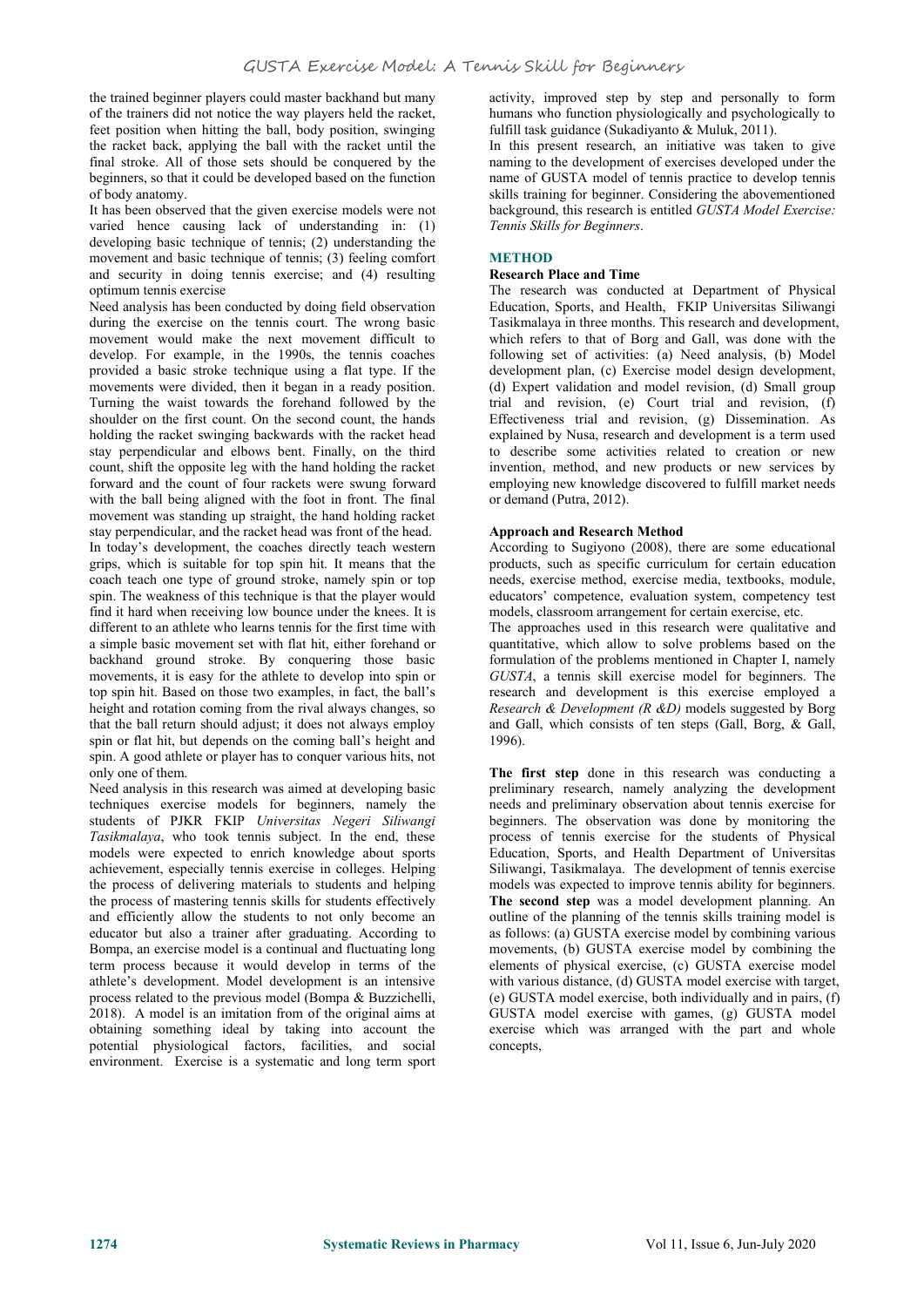

**Figure 1.** *Instructional Design R and D*

(h) GUSTA model exercise from the basic level, variation, combination, and movement complexity, (i) GUSTA model exercise with a drill approach, and (j) GUSTA model exercise by combining physical component formation exercises. **The third step** was conducting Design Validation, Evaluation, and Model Revision. Experts involved in this R and D research were those in the field of tennis, motion learning experts, and development experts. The result of experts' evaluation was made insight in perfecting the design of GUSTA tennis skill exercise model for beginners, before being examined to the small group. **The fourth and five steps** were try-out and field try-out.

# **Implementation Model**

The next step was effectiveness test. This test aims at (1) investigating whether the model design has been applied properly, and (2) knowing how effective the result of model application towards the aims of this research. Therefore, a quantitative approach was applied to find the effectiveness with pre-experimental research design in the form of the one group pretest-posttest design (Ali, 2012)*.*

| <b>Subjek</b> | <b>Pres-Test</b>                         | Perlakuan | <b>Post-Test</b> |     |       |
|---------------|------------------------------------------|-----------|------------------|-----|-------|
|               |                                          |           |                  |     | Norm  |
| Tha           | research bypathesis on the effectiveness |           |                  | th≙ | The c |

The research hypothesis on the effectiveness of the developed model was whether there is a significant influence of tennis skills before and after treatment with GUSTA exercise models? The steps taken in this trial were listed as the followings; (1) determining subjects of the research; (2) conducting *pre-test*  $(O_1)$ ;  $(3)$  trying the developed model;  $(4)$ conducting *post-test*  $(O_2)$ ;  $(5)$  determining and comparing the average score of *pre-test* and *post-test*; (6) determining the difference between the two average scores using a statistical method (t-test) to recognize whether there was a significant effect of using formula model for data processing of whole trial subjects using t-test procedure and using *SPSS 22* application. The applied test instruments have been standardized and have high level of validity and reliability. The followings are test instruments used in the research on the development of GUSTA exercise model of tennis skills for beginners: (1) Forehand and backhand drive ground stroke test (Verducci, 1980), (2) Service test (Verducci, 1980), (3) Voli Forehand and Backhand test (Collins, Kietzman, Sutton, & Shapiro, 1978).

# **RESULTS**

#### **Testing Requirements of Treatment Group Analysis**

Data analysis for hypothesis testing in this research employed a parametrical statistics, namely t-test (*paired ttest*). The pre-requisites to fulfill before conducting the t-test are: (1) normality test; and (2) with homogeneity test.

# **Normality Test**

The calculation of a variable normality test of pretest for GUSTA tennis skill exercise model of the students of Universitas Siliwangi Tasikmalaya  $(X_1)$  and posttest  $(X_2)$ were summarized in the Table 2 below:

|  |  | <b>Tabel 2.</b> Test results of <i>pretest</i> dan <i>posttest Variables</i> Normality test |  |
|--|--|---------------------------------------------------------------------------------------------|--|
|--|--|---------------------------------------------------------------------------------------------|--|

|                                | <b>One-Sample Kolmogorov-Smirnov Test</b> |           |           |
|--------------------------------|-------------------------------------------|-----------|-----------|
|                                |                                           | Sebelum   | Sesudah   |
|                                |                                           | 60        | 60        |
| Normal Parameters <sup>a</sup> | Mean                                      | 46.4000   | 80.4000   |
|                                | Std. Deviation                            | 1.89899E1 | 1.92285E1 |
|                                | Absolute                                  | .143      | .140      |
| Most Extreme Differences       | Positive                                  | .143      | .140      |
|                                | Negative                                  | $-.083$   | $-.091$   |
| Kolmogorov-Smirnov Z           |                                           | 1.104     | 1.088     |
| Asymp. Sig. (2-tailed)         |                                           | .175      | .187      |

Table 2 above shows that the kolmogorov smirnov score was obtained as tennis skills pretest data of Universitas Siliwangi Tasikmalaya students  $(X_1)$  was as much as 1.104 with Asymp. *Sig.* (2-tailed) = 0.175 > 0.05, which means a normal distribution model. While the score of *kolmogorov smirnov* for tennis skills post test data of Universitas Siliwangi Tasikmalaya students (X2) was as much as  $1.088$  with Asymp. Sig. (2-tailed) =  $1.187 > 0.05$ , which means a normal distribution model. The analysis showed that those two variable data were normally distributed.<br>The calculation of a variable normality test of pretest for exercise model of the tennis skill control group, the students of Universitas

Siliwangi Tasikmalaya  $(X_1)$  and posttest  $(X_2)$  were summarized in the Table 3 below:

#### **Tabel 3.** Test results of*pretest* dan *posttest Variables* Normality test

| m | 'est |            |
|---|------|------------|
|   | .    | <b>DOS</b> |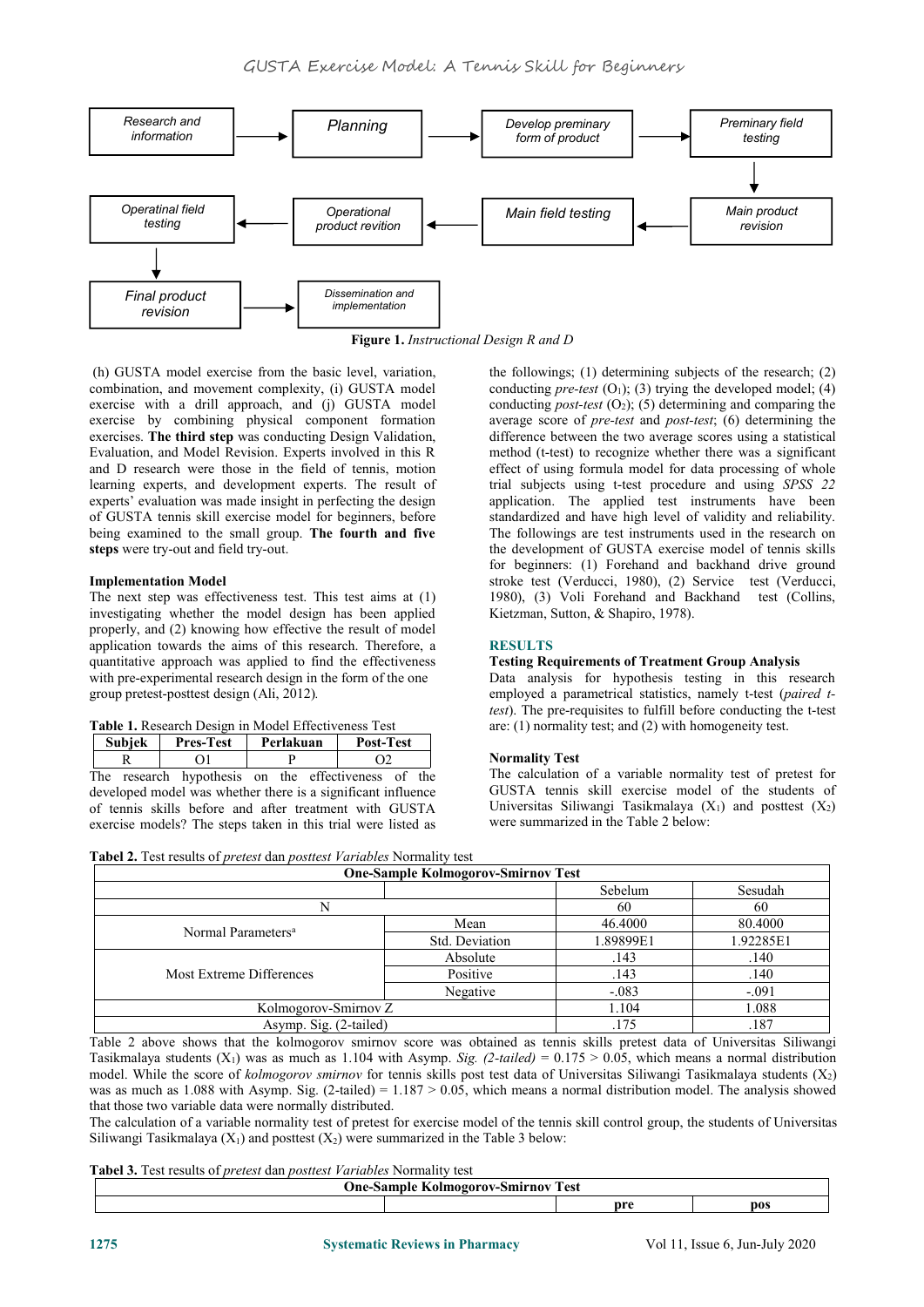# GUSTA Exercise Model: A Tennis Skill for Beginners

|                                |                | 60        | 60        |
|--------------------------------|----------------|-----------|-----------|
| Normal Parameters <sup>a</sup> | Mean           | 39.3500   | 56.7167   |
|                                | Std. Deviation | 1.62406E1 | 1.57244E1 |
|                                | Absolute       | .119      | .115      |
| Most Extreme Differences       | Positive       | .119      | .115      |
|                                | Negative       | $-.098$   | $-.057$   |
| Kolmogorov-Smirnov Z           |                | .920      | .891      |
| Asymp. Sig. (2-tailed)         |                | .366      | .405      |

Table 3 above shows that the kolmogorov smirnov score was obtained as tennis skills pretest data of UNSIL students  $(X_1)$  was as much as 0.920 with Asymp. *Sig. (2-tailed)* = 0.366 > 005, which means a normal distribution model. While the score of kolmogorov smirnov for post test data of UNSIL students' tennis skill  $(X_2)$  was as much as 0.891 with Asymp. Sig. (2-tailed) = 0.405 > 0.05, which means a normal distribution model*.* The analysis showed that those two variable data were normally distributed.

# **Variant of Homogeneity Test**

Statistics analysis employed to examine the variant homogeneity is an F Test (Levene's Test for Equality of Variances). The analysis result on GUSTA group was presented briefly in the following table:

**Tabel 4.** The result of GUSTA Varian Homogeneity Test

| <b>Test of Homogeneity of Variances</b> |  |     |    |
|-----------------------------------------|--|-----|----|
| Levene Statistic                        |  | Sig | ev |
| 2.845                                   |  |     |    |

Based on the summary of the homogeneity mentioned above, it was found that  $Sig = 0.12$ , which was larger than the significance level of 5%, shown by  $Sig > 0.05$ . Since the Sig  $= 0.12 > 0.05$ , it can be concluded that there was not any difference between data variants of pretest and posttest of tennis skills of Universitas Siliwangi Tasikmalaya, which means homogeneous.

Statistics analysis employed to examine the variant homogeneity is an F Test (*Levene's Test for Equality of Variances*). The analysis result on control group was presented briefly in the following table:

**Tabel 5.** The result of Conventional Varian Homogeneity Test

|                  | $\sim$<br><b>Test of Homogeneity of Variances</b> |  |                        |  |  |  |
|------------------|---------------------------------------------------|--|------------------------|--|--|--|
| Levene Statistic |                                                   |  |                        |  |  |  |
| 2.845            |                                                   |  | $\degree$ 10 $\degree$ |  |  |  |

Based on the summary of the homogeneity mentioned above, it was found that  $Sig = 0.10$ , which was larger than the significance level of 5%, shown by  $Sig > 0.05$ . Since the Sig  $= 0.10 > 0.05$ , it can be concluded that there was not any difference between data variants of pretest and posttest of tennis skills of UNSIL students, which means homogeneous.

# **Discrimination Test (t-Test)**

**Average Score**

**Tabel 6.** GUSTA Average Score

|        |           |         | <b>Paired Samples Statistics</b> |                |            |
|--------|-----------|---------|----------------------------------|----------------|------------|
|        |           | Mean    |                                  | Std. Deviation | Std. Error |
|        | Pre Test  | 46.4000 | 60                               | 18.98992       | 2.45159    |
| Pair 1 | Post Test | 80.4000 | 60                               | 19.22851       | 2.48239    |

Based on the output using SPSS 22, it was found that the average score of tennis skill before given tennis skill exercise model was 46.4, and 80.4 respectively after the model was given. It means that there was an improvement of the average score of tennis skill in the treatment group.

#### **Tabel 7.** Conventional Average Score

|        |     |         |    | <b>Paired Samples Statistics</b> |                 |
|--------|-----|---------|----|----------------------------------|-----------------|
|        |     | Mean    |    | Std. Deviation                   | Std. Error Mean |
|        | pre | 39.3500 | 60 | 16.24059                         | 2.09665         |
| Pair 1 | pos | 56.7167 | 60 | 15.72442                         | 2.03001         |

Based on the output using SPSS 22, it was found that the average score of tennis skill before given tennis skill exercise model was 39.3 and 56.7 respectively after the model was given. It means that there was an improvement of the average score of tennis skill in the control group.

#### **Correlation Coefficient**

**Tabel 8.** Result of GUSTA correlation coefficient

|        | <b>Paired Samples Correlations</b> |    |             |      |                       |  |
|--------|------------------------------------|----|-------------|------|-----------------------|--|
|        |                                    |    | Correlation | Sig. |                       |  |
| Pair 1 | Pre Test & Post<br>Test            | 60 | .972        | .000 | Pair<br>$D = -1$ $-1$ |  |

Based on the output result mentioned above, it was found that the tennis skills coefficient before and after given tennis skill exercise model was  $0.972$  with p-value of  $0.00 \le 0.05$ . Thus, it could be concluded significant.

**a) Group Discrimination Significance Test**

**Tabel 9.** The Result of Conventional Correlation Coefficient

| <b>Paired Samples Correlations</b> |                   |    |             |      |  |
|------------------------------------|-------------------|----|-------------|------|--|
|                                    |                   |    | Correlation | Sig. |  |
| Pair 1                             | pretest & postest | 60 |             | 000  |  |

Based on the output result mentioned above, it was found that the tennis skills coefficient before and after given tennis skill exercise model was 0.973 with p-value of 0.00 < 0.05. Thus, it

could be concluded significant.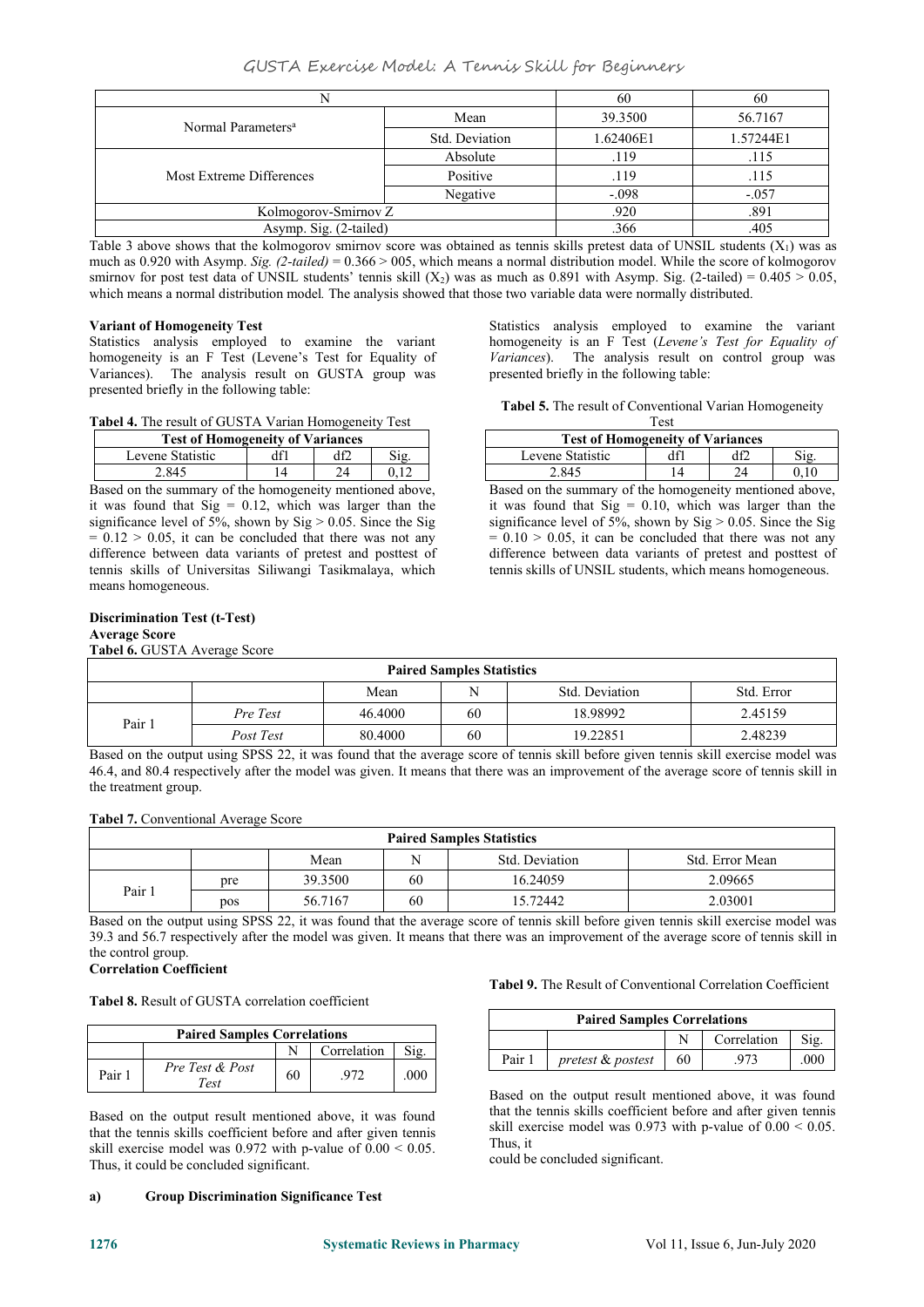| <b>Paired Samples Test</b> |                         |              |                   |                    |           |                                              |          |    |                       |  |  |
|----------------------------|-------------------------|--------------|-------------------|--------------------|-----------|----------------------------------------------|----------|----|-----------------------|--|--|
|                            |                         |              |                   | Paired Differences |           |                                              |          |    |                       |  |  |
|                            |                         | Mean         | Std.<br>Deviation | Std.<br>Error      |           | 95% Confidence Interval of<br>the Difference |          | df | Sig. $(2-$<br>tailed) |  |  |
|                            |                         |              |                   | Mean               | Lower     | Upper                                        |          |    |                       |  |  |
| Pair 1                     | Pre Test -<br>Post Test | $-3.40000E1$ | 4.4910            | .57979             | $-35.160$ | $-32.83$                                     | $-58.64$ | 59 | .000                  |  |  |

# **Tabel 10.** The Result of GUSTA Significance Test

The discrimination significance test with SPSS 22 obtained the t-count = -58.64, df = 59, and p-value =0.00 < 0.05, which means that there was a significant difference between tennis skill before and after given GUSTA exercise model tennis skill for beginners.

| <b>Paired Samples Test</b> |                      |              |                    |               |                                              |             |           |                   |      |  |
|----------------------------|----------------------|--------------|--------------------|---------------|----------------------------------------------|-------------|-----------|-------------------|------|--|
|                            |                      |              | Paired Differences |               |                                              |             |           |                   |      |  |
|                            |                      | Mean         | Std.<br>Deviatio   | Std.<br>Error | 95% Confidence Interval of the<br>Difference |             | df        | $Sig. (2-tailed)$ |      |  |
|                            |                      |              |                    | Mean          | Lower                                        | Upper       |           |                   |      |  |
| Pair i                     | pretest -<br>postest | $-1.73667E1$ | 3.76409            | .48594        | $-18.33903$                                  | $-16.39430$ | $-35.738$ | 59                | .000 |  |

The discrimination significance test with SPSS 22 obtained the t-count = -35.73 db = 59, and p-value =  $0.00 \le 0.05$ , which means that there was a significant difference between pretest and posttest.

#### **Variant of Homogeneity Test**

Statistics analysis employed to examine the variant  $\begin{array}{|l|l|}\n\hline\n\end{array}$  homogeneity is an E Test (Levene's Test for Equality of  $\begin{array}{|l|l|}\n\hline\n\end{array}$ homogeneity is an F Test (Levene's Test for Equality of Variances). The analysis result was presented briefly in the following table: following table:

**Tabel 12.** The result of Varian Homogeneity Test

| <b>Test of Homogeneity of Variances</b> |  |          |                                                                                                                               |
|-----------------------------------------|--|----------|-------------------------------------------------------------------------------------------------------------------------------|
| Levene Statistic                        |  | Sig      | conducted                                                                                                                     |
| 2.845                                   |  | $0.10\,$ | Learning 1<br>the contract of the contract of the contract of the contract of the contract of the contract of the contract of |

Based on the summary of the homogeneity mentioned above, it was found that  $Sig = 0.10$ , which was larger than the significance level of 5%, shown by  $Sig > 0.05$ . Since the Sig  $= 0.10 > 0.05$ , it can be concluded that there was not any difference between data variants of pretest and posttest of tennis skills of UNSIL students, which means homogeneous.

#### **Figure 2.** Effectiveness Bar Chart (Treatment Group)

**Figure 3.** Effectiveness Bar Chart (Control Group) Based on the information above, it could be concluded that 100 the treatment group given, the GUSTA exercise model tennis skills for beginners, could develop and improve tennis skills<br>for beginners more effectively compared to that of the group for beginners more effectively compared to that of the group that was not given GUSTA model or conventional model.

#### **DISCUSSION**

# **Product Completion**

Based on the obtained number of effectiveness test, it could be concluded that GUSTA exercise model of tennis skills for beginners was appropriate to be applied in tennis skill exercise for beginners, and was effective to improve tennis skill. The results of the research that are relevant with the development of exercise model were listed as follows: First, research and development by Kusworo (2016), which is entitled *Groundstroke model exercise for beginners*. His research focused on groundstroke skills by using a multilateral approach, where the development result created innovation and update towards groundstroke model exercise for beginners, and it was effective to improve groundstroke skill of the beginner athletes. Second*,* Gontara (2016)



conducted research entitled *Groundstroke Forehand Learning Model of Circuit Based Tennis for Beginners.* His research generated a product in the form of learning model, namely *Groundstroke Forehand Circuit Based Tennis for* Beginners, a circuit based learning with several learning models, consisting 10 circuits. This research produced model of data effectiveness developed by conducting pretest and posttest. Second, a research conducted by Sulistyowati (2014) entitled *Exercise Model of Dribbling Basket Ball for Beginners*..

Considering the strength and weakness of the product, there



are several recommendations for product completion, which were listed as the followings:

- a) Since it was a model, a movement adaptation is required towards the participants, as well as practice subject to arrange the movements.
- b) A lot of repetitions would help to conquer tennis skill movements.
- c) Pay attention to safety factors when doing exercise to stay secure and avoid injury when doing exercise.

# **Product Discussion**